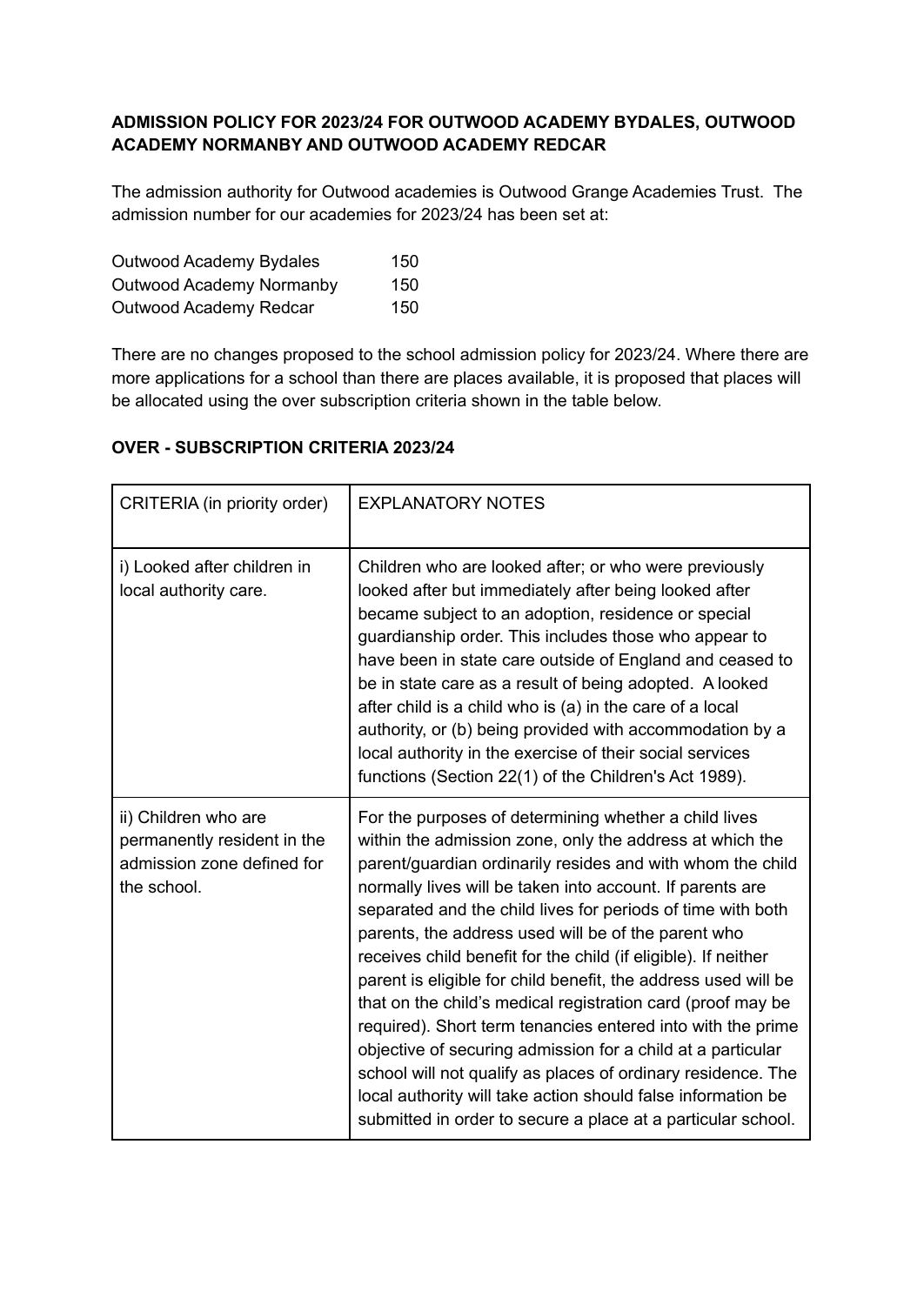| (iii) Children not living in the<br>admission zone who have<br>elder brothers or sisters<br>attending the school in the<br>2022/23 school year.                                                                                                                                    | Brothers and sisters and step brothers and sisters will<br>qualify under this criterion as long as they both live at the<br>same permanent address and the elder sibling is still<br>attending the preferred school in the 2023/24 school year.<br>'Sibling' refers to brother or sister, half brother or sister,<br>adopted brother or sister, step brother or sister, or the child<br>of the parent/carer's partner where the child for whom the<br>school place is sought is living in the same family unit at<br>the same address as that sibling.                                                                                                                                                                                                                                                                                                                                                                                                                                                                                                                                                                                                                             |
|------------------------------------------------------------------------------------------------------------------------------------------------------------------------------------------------------------------------------------------------------------------------------------|------------------------------------------------------------------------------------------------------------------------------------------------------------------------------------------------------------------------------------------------------------------------------------------------------------------------------------------------------------------------------------------------------------------------------------------------------------------------------------------------------------------------------------------------------------------------------------------------------------------------------------------------------------------------------------------------------------------------------------------------------------------------------------------------------------------------------------------------------------------------------------------------------------------------------------------------------------------------------------------------------------------------------------------------------------------------------------------------------------------------------------------------------------------------------------|
| (iv) Children not living within<br>the admission zone who<br>have exceptional social<br>and/or medical reasons for<br>attending a particular school,<br>professionally supported by<br>an independent third party<br>and sustained by the<br>Authority's professional<br>advisors. | Social reasons generally do not include domestic<br>circumstances such as parents' working commitments,<br>child care arrangements, or separation from friends. In the<br>case of medical reasons, evidence would need to<br>demonstrate the exceptional long-term nature of the<br>condition. All mainstream schools are able to cater for a<br>wide range of medical needs which may be encountered<br>by children. You are strongly urged to provide independent<br>third party information (e.g., from a professional person<br>who knows or is involved with your child) in support of any<br>exceptional long-term medical or social reason why you<br>think your child should be given special consideration for<br>placement in a particular school. This written support must<br>make clear why the preferred school is the only school<br>which could meet your child's needs. The submission of<br>independent information will not automatically guarantee a<br>place under this criterion. However, the evidence will be<br>carefully considered by the local authority's professional<br>advisors as to whether or not your application falls into this<br>category. |
| (v) Children living closest to<br>the school                                                                                                                                                                                                                                       | The distance from home to school will be measured by<br>computer on a straight line basis using the number and<br>postcode of the house and the postcode of the school.                                                                                                                                                                                                                                                                                                                                                                                                                                                                                                                                                                                                                                                                                                                                                                                                                                                                                                                                                                                                            |

# **Tie-break:**

If it is necessary to distinguish between children within categories (i)-(v), places will be offered using the criteria listed above in priority order and determined by criteria (vi) measurement on a straight line basis using the number and postcode of the house and the postcode of the school. In the case of a tie break in category (v) the final allocation will be determined using the shortest walking route using the number and postcode of the house and the postcode of the school.

## **Late Applications:**